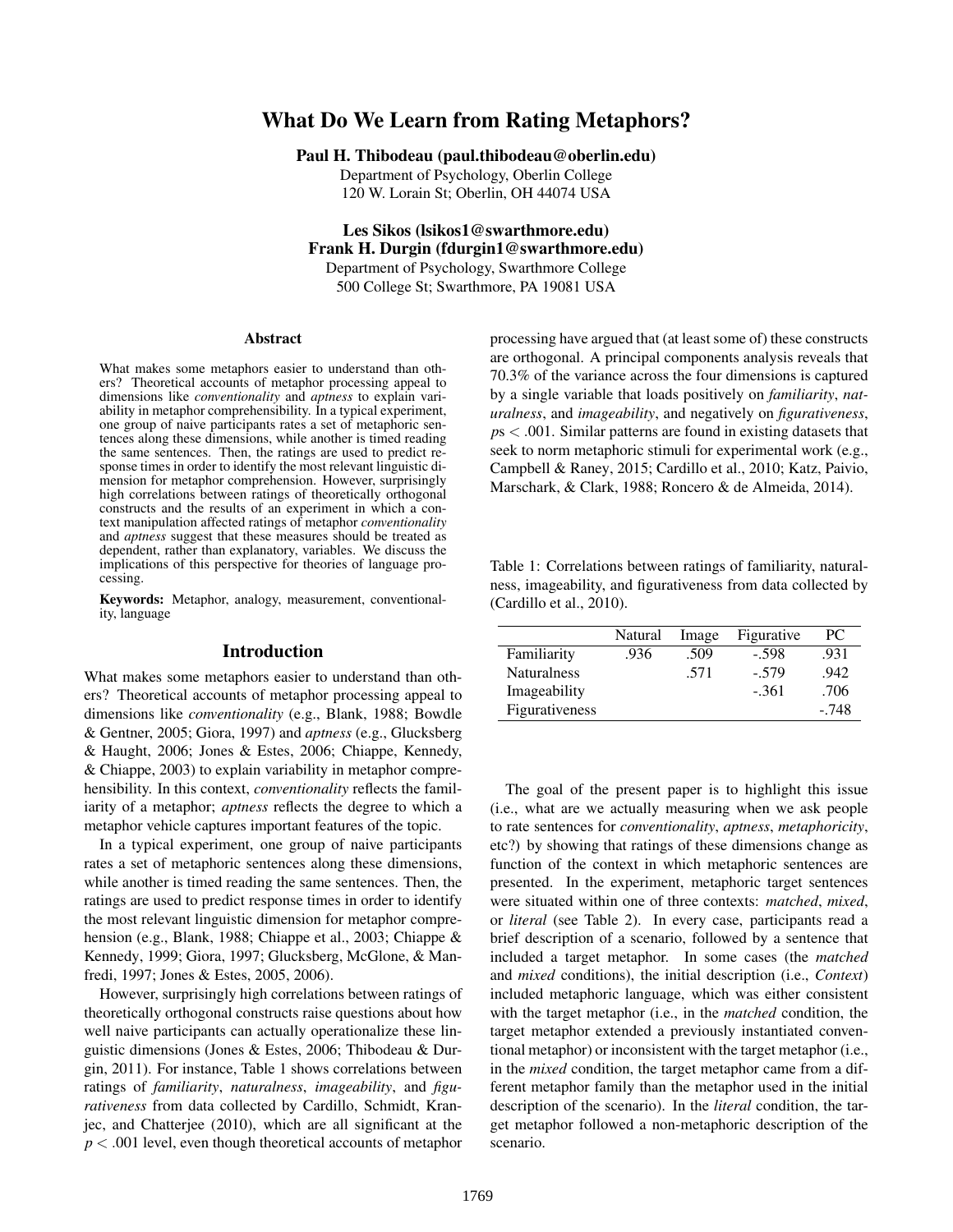Table 2: Example base for generating stimulus items. Context A, B or C was presented with Extension A or B. Target words are indicated by capitalization.

Context

- A. In big cities across America, crime has become an epidemic that can't be cured. It is beginning to infect small towns as well.
- B. In big cities across America, crime has become a beast that is roaring out of control. It is beginning to prey on small towns as well.
- C. In big cities across America, crime has become a problem that can't be solved. It is beginning to affect small towns as well.
- Extension
- A. There is no ANTIDOTE strong enough to cure it.
- B. There is no CAGE strong enough to restrain it.

## Experiment

#### Methods

Participants We recruited 1,200 people to participate in an online questionnaire through Amazon's Mechanical Turk. We restricted our sample to participants living in the United States who had a good performance record (a minimum 90% approval rating on previous tasks). We used Turk's exclusion capabilities (and internal tracking of IP addresses) to prevent people from participating in the task more than once. Upon completing the survey, participants were given a nine digit random number to paste back into the Mechanical Turk interface. Seven participants pasted an incorrect or incomplete completion code into Turk, leaving data from 1193 participants for analysis.

Stimuli The stimuli were modeled after those developed by Thibodeau and Durgin (2008, Exp. 3). One paired-item stimulus base is shown in Table 2. For each stimulus base, two different metaphoric mappings (e.g., A: CRIME IS AN INFECTIOUS DISEASE vs. B: CRIME IS A WILD ANIMAL) were used to generate conceptually parallel initial vignettes that contained two or more context sentences. A third conceptually parallel vignette (C: CRIME IS A PROBLEM) used non-metaphoric language to communicate the same basic situation.

Target sentences were designed to be interpretable following a description that included *matched* or *mixed* metaphors or non-metaphoric, *literal*, language. That is, the study was not designed to to compare across situations that involved arriving at entirely different semantic interpretations of the target sentence. However, we did expect the manipulation to modulate the processing fluency of the target metaphors. Specifically, we expected that the metaphors would be be processed more easily in the *matched* than *mixed* or *literal* contexts (Thibodeau & Durgin, 2008).

A total of 36 paired-item stimulus bases were developed. Three experimental conditions of two items each (a total of 72 items in each condition) were constructed from each stimulus base by pairing contexts and target sentences: *Matched Context* (Context A + Extension A; Context B + Extension B), *Mixed Context* (Context A + Extension B; Context B + Extension A), and *Literal Context* (Context C+ Extension A; Context C + Extension B).

All target metaphors were first instated nominally with a word that was sentence-medial (e.g., "There is no ANTI-DOTE/CURE strong enough..."), and words leading up to the critical figurative noun were identical across sentences. These constraints were imposed in order to make the stimuli well-suited for investigation with methodologies such as ERP, since integration processes compete with metaphor comprehension processes when metaphor vehicles are presented at the ends of sentences (Friedman, Simson, Ritter, & Rapin, 1975; Osterhout, 1997). Note that each target word served as its own control because it appeared in all three contexts.

Survery Materials and Procedure Each participant read one item (i.e., context–target pairing) from each of the 36 stimulus bases described above, such that all participants rated 12 *matched*, 12 *mixed*, and 12 *literal* items. The order of items was pseudo-randomized such that no participant saw more than two items from a given condition in a row. Participants were asked to attend to the (uppercase) target word — the word which instantiated the metaphoric extension when making their ratings.

In an effort to collect both contrastive and holistic ratings, we created two versions of the questionnaire. One asked participants to rate target words along four dimensions: *surprisingness*, *comprehensibility*, *conventionality*, and *metaphoricity*. The other asked participants to rate target words along the single dimension of *aptness* (see definitions of dimensions in Table 3). Following the instructions, participants saw an example question and had an opportunity to re-read the definitions of the dimensions. They then rated two filler items a *matched* pairing and a *literal* pairing — before going on to rate the 36 experimental items.

Each item was presented, individually, above one or four 7 point Likert scales. Participants were prompted for ratings on each of the dimensions with a question. For example: "Surprisingness: how surprising was the metaphoric WORD as it is currently used?" The scale ranged from "very low" to "very high" for each dimension.

Analysis Principal components analysis (PCA) is a statistical procedure for revealing the internal structure of a dataset containing possibly correlated variables in a way that best ex-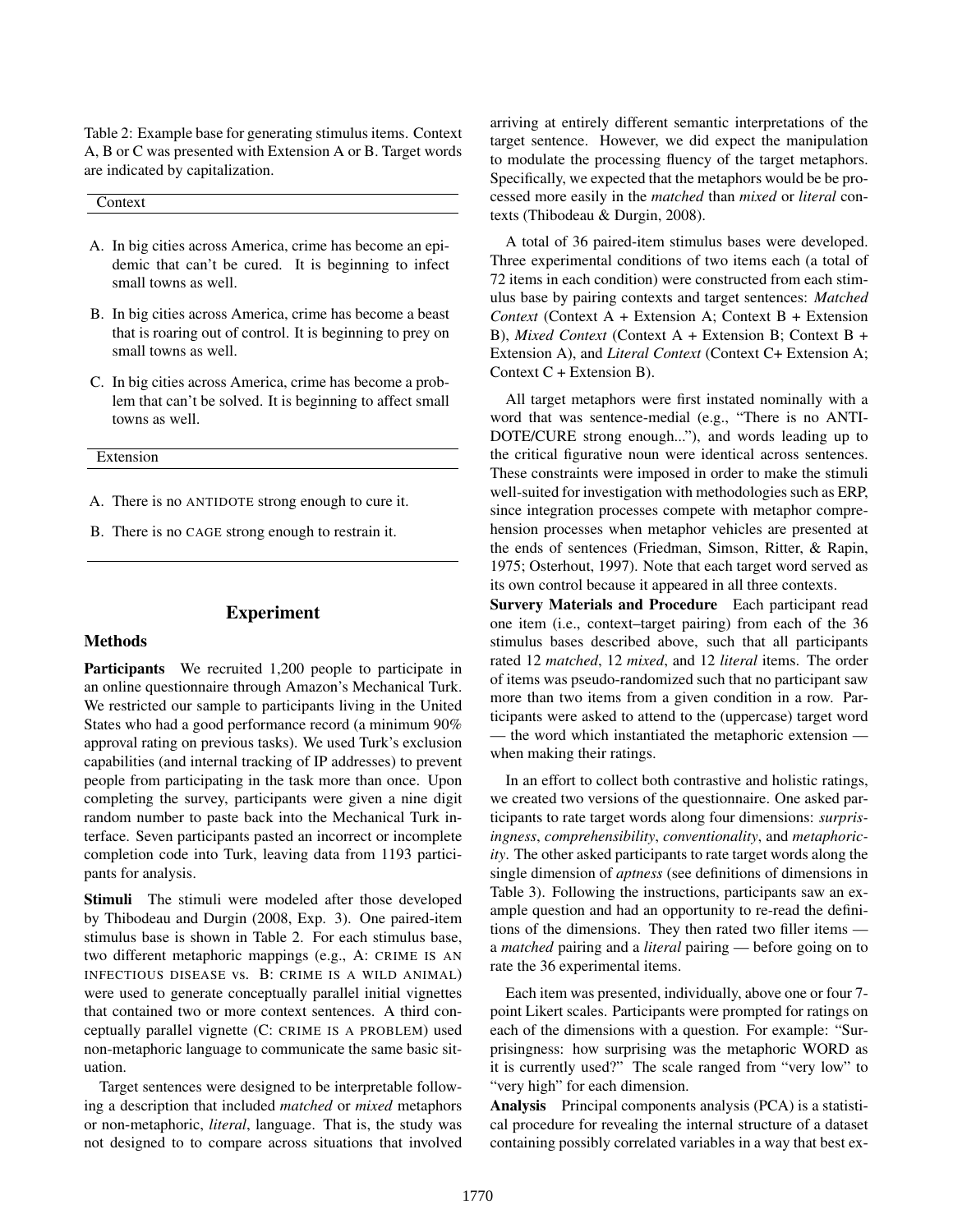| Dimension         | Definition                                                                                                  |
|-------------------|-------------------------------------------------------------------------------------------------------------|
| Surprisingness    | Sometimes metaphors are used very naturally and do not seem surprising; in other cases, it can feel         |
|                   | like they come out of nowhere. This is the dimension of 'surprisingness' that we'd like you to rate.        |
| Comprehensibility | By this we simply mean, how easy or difficult it is to understand the statement. Some expressions           |
|                   | are easier to understand, like "My mother is a saint," while others might be harder to understand "My       |
|                   | mother is a paperclip."                                                                                     |
| Conventionality   | Expressions can also vary in how conventional they are for conveying the idea that they are supposed        |
|                   | to communicate. For example, consider the following two descriptions of a person running fast: a            |
|                   | conventional or common way, 'he was running like the wind,' and a much less conventional way, 'he           |
|                   | was running like a Porsche on a German highway.'                                                            |
| Metaphoricity     | Finally, even metaphoric expressions may vary in how much they are figurative expressions rather than       |
|                   | literal. For example, if I say that the sun is a ball, someone might interpret that as being literally true |
|                   | if they thought that 'ball' meant any object that was spherically shaped. Another person might think        |
|                   | the expression quite metaphorical because balls are toys, and the sun is not a toy. You will be asked       |
|                   | to judge the metaphoricity of the expressions below by indicating whether you find them to be very          |
|                   | metaphorical or close to literal.                                                                           |
| Aptness           | Metaphors can vary in the extent to which they capture important features of the topic being described.     |
|                   | This is the dimension of 'aptness.' For instance, it would be apt to express that someone is a fast runner  |
|                   | by saying they are a rocket, but less apt to express that someone is a fast runner by saying they are an    |
|                   | astronaut.                                                                                                  |

Table 3: Definitions of dimensions as presented to participants in the instructions of the experiment.

plains the common variance of the data (Dunteman, 1989). A primary goal of the present analysis was to identify and characterize the principal components (PCs) of the ratings, while checking for correlations among the various dimensions.

We test for effects of the context manipulation by fitting separate, by-item, repeated measures ANVOAs for each PC (separate models since the principal components analysis yields orthogonal components).

### Results and Discussion

We found that extracting two PCs explained 92.8% of the variance across the five dimensions. The first component explained 74.1% of the variance and loaded highly on four of the dimensions: *comprehensibility*, *conventionality*, *aptness*, and negatively on *surprisingness*; this component loaded less heavily on *metaphoricity* (see Table 4). As expected, these dimensions seem to converge on the notion of processing fluency (ease) with respect to metaphor interpretation. As a result we call this component *Processing Fluency*.

The second component explained 18.6% of the variance across the five dimensions (71.8% of the variance that remained after accounting for the first component), and loaded most strongly on *metaphoricity*. As a result we call this second PC *Figurativeness*. Correlations between the individual rated dimensions and PCs are presented in Table 4. Note that ratings of *aptness* (collected separately) and *comprehensibility* (collected together with other dimensions) correlated exclusively with *Processing Fluency*, whereas *conventionality* and *surprisingness* ratings contributed to *Figurativeness* as well.

Figure 1 shows mean *Processing Fluency* and *Figurative-*

Table 4: Correlations among rated dimensions and the first two (orthogonal) principal components of the ratings data. All correlations significant at the  $p < .001$  level except those noted:  ${}^*p$  < .05 and  ${}^{\circ}p$  > .05.

.

|              | Surp    | Meta | Conv     | Compr          | Apt            |
|--------------|---------|------|----------|----------------|----------------|
| PC1: Ease    | $-919$  | .436 | .933     | .969           | .928           |
| PC2: Fig.    | .311    | .893 | $-.187*$ | $.021^{\circ}$ | $.055^{\circ}$ |
| Aptness      | $-.821$ | .422 | .766     | .883           |                |
| Comprehens   | $-.848$ | .428 | .897     |                |                |
| Conventional | $-.902$ | .260 |          |                |                |
| Meta'icity   | $-142*$ |      |          |                |                |

*ness* as a function of *Context* (*matched*, *mixed*, or *literal*). An ANOVA by items indicated that *Processing Fluency* was reliably affected by *Context*,  $F(2,142) = 133.759$ ,  $p < .001$ ,  $\eta^2 = 0.653$ . Paired comparisons further revealed that *Processing Fluency* was higher in the *matched* context than in either the *literal*,  $t(71) = 13.519$ ,  $p < .001$ , or the *mixed* context,  $t(71) = 12.941$ ,  $p < .001$ , and that *Processing Fluency* did not differ between the *literal* and *mixed* contexts,  $t(71) = 0.995, p = .323.$ 

These findings suggest that a supportive discourse context increased participants' metacognitive sense of processing fluency of the required metaphoric mapping. In principle, such benefits could be argued to emerge from lexical priming alone (e.g., McGlone, 2011). However, Thibodeau and Durgin (2011) found that lexical priming of the metaphor vehicle was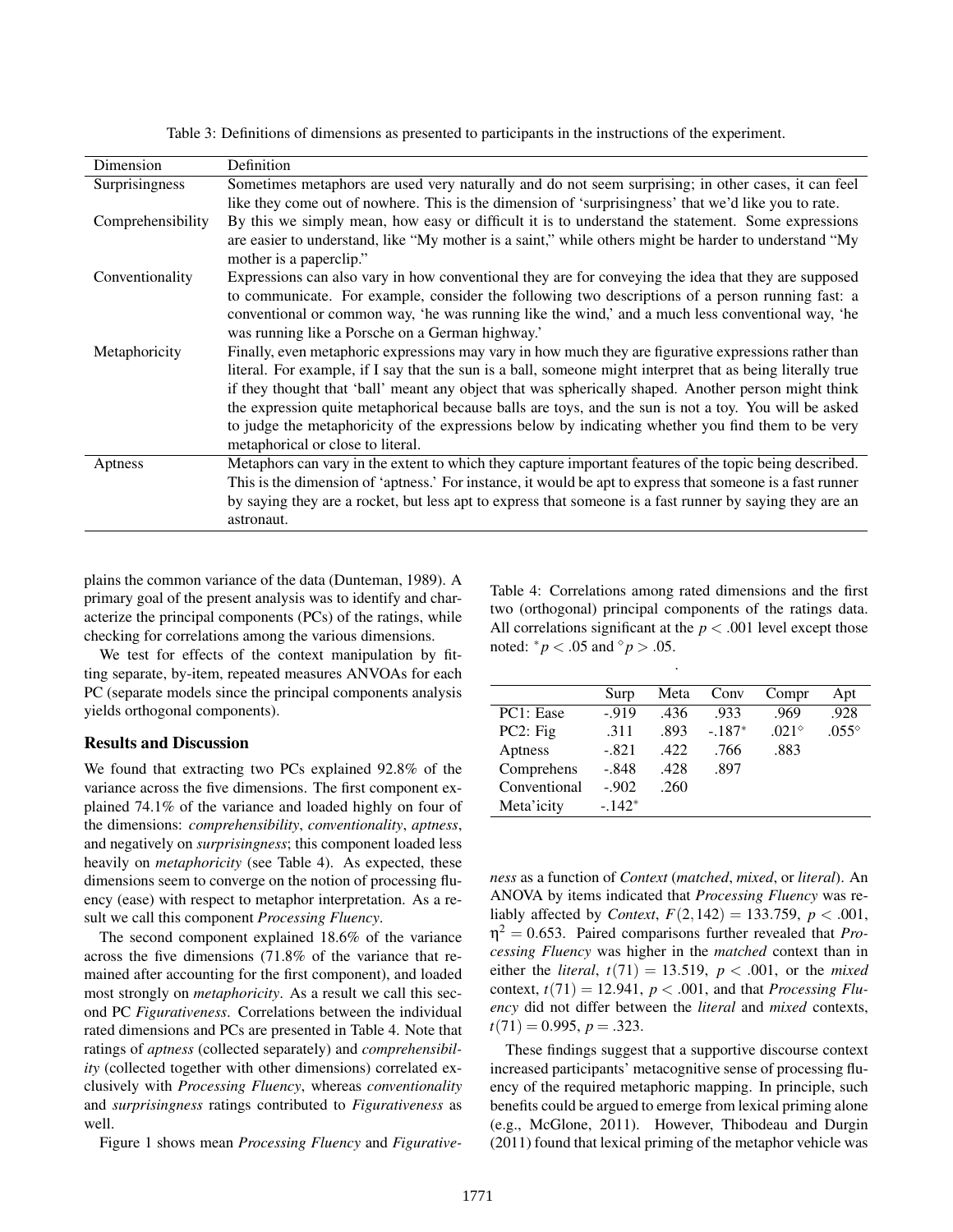insufficient to produce shifts in ratings of *aptness*, whereas priming the specific metaphor mapping was both necessary and sufficient. For instance, people read a target sentence like "*Education is a lantern*" faster after they had read sentences like "*A mentor is a lantern*" (i.e., when the metaphor vehicle conveyed a similar meaning) but not after they had read sentences like "*A camp light is a lantern*" (i.e., when the metaphor vehicle was used non-metaphorically) or after they had read sentences like "*A flag is a lantern*" (i.e., when the metaphor vehicle conveyed a different meaning). Therefore, a supportive context appears to prime the relationship between the relevant figurative and literal semantic domains, rather than merely the lexical item *per se*. Because the ratings concern metaphor quality (rather than response latency), they show that interpretation of the metaphor (the mapping) is indeed facilitated by the context manipulation.



Figure 1: The mean values (across 72 items) of the first and second principal components of the rating data as a function of Context. Standard error bars are shown.

The *Figurativeness* principal component was also reliably affected by *Context*,  $F(2,142) = 7.536, p < .001, \eta^2 = 0.096$ . Paired comparisons indicated that *Figurativeness* was judged higher in the *matched* context than in the *mixed* context,  $t(71) = 3.838$ ,  $p < .001$ . There was some evidence that *Figurativeness* estimates in the *literal* context were lower than those in the *matched* context,  $t(71) = 2.099$ ,  $p = .039$ , and higher than those in the *mixed* context,  $t(71) = 1.818$ ,  $p = .073$ .

However, as is evident in Figure 1, the effects of *Context* on *Figurativeness* (effect size for *matched* vs. *mixed* = 0.45) were small compared to the effects of the *Context* on enhancing *Processing Fluency* (effect size for *matched* vs. *mixed* = 1.52). Thus the *Figurativeness* component of participants' ratings may reflect a comparison between the implied meaning of the target word and its literal sense (above and beyond the effect of *Processing Fluency*, *per se*). This comparison may nonetheless be facilitated if the intended metaphoric sense of the target word is made clearer by a *matched* context.

It is important to distinguish between the measure of *Figurativeness* yielded from the principal components analysis and direct ratings of *metaphoricity*. Participants' ratings of *metaphoricity* were affected more strongly by the context manipulation,  $F(2, 142) = 32.483$ ,  $p < .001$ ,  $\eta^2 = 0.314$ , compared to the principal component ( $\eta^2 = 0.096$ ).<sup>1</sup> This is because ratings of *metaphoricity* were correlated with ratings of *aptness*, *surprisingness*, *comprehensibility*, and *conventionality*, and thus loaded onto *Processing Fluency*,  $r(71) = .436$ ,  $p < .001$ .

In the measure of *Figurativeness* computed from the principal components analysis, on the other hand, variance in ratings of *metaphoricity* that was consistent with the other four dimensions was partialed into the measure of *Processing Fluency*, leaving the *Figurativeness* principal component to account for variance that was mostly unique to an aspect of rated *metaphoricity* (and to a lesser extent rated *surprisingness* and *conventionality*).

## General Discussion

In this experiment we showed that asking people to rate metaphors for five distinct qualities produced two orthogonal principal components. The first, which we labeled *Processing Fluency*, seems to represent the ease with which a metaphor can be interpreted (another appropriate label for this dimension might be: *Ease of Interpretation*). The second, which we called *Figurativeness*, seems to represent the extent to which a word's meaning is perceived as clearly figurative rather than literal, once *Processing Fluency* is taken into account. Manipulating the context for a target metaphor had a large impact on *Processing Fluency*, but only a slight impact on perceived *Figurativeness*. That is, extended metaphors were judged by raters to be similarly metaphoric (or not) regardless of context. However, these metaphors were processed more fluently when they were presented in the context of a consistent metaphoric mapping.

One important implication of these findings relates to the explanatory power of off-line ratings of metaphor processing for theories of metaphor comprehension. One goal of language researchers has been to identify a linguistic dimension that explains why some metaphors are easier to process than others. *Aptness* has been highlighted by researchers who argue that metaphors are processed as class inclusions statements (e.g., Glucksberg & Haught, 2006; Jones & Estes, 2006; Chiappe et al., 2003), rather than through a comparison mechanism (e.g., Blank, 1988; Bowdle & Gentner, 2005; Giora, 1997). Although it very well may be the case that such a dimension can be measured and that it can explain, *a priori*, variability in metaphor processing fluency, our results suggest that operationalizing the construct by gathering ratings from

<sup>1</sup>Although pairwise comparisons reveal a similar pattern of results for the direct ratings and the principal component: significant differences between the *matched* and both *mixed*,  $t(71) = 7.712$ ,  $p < .001$ , and *literal* contexts,  $t(71) = 5.961$ ,  $p < .001$ ; a trending but non-significant difference between the *mixed* and *literal* contexts,  $t(71) = 1.711$ ,  $p = .091$ .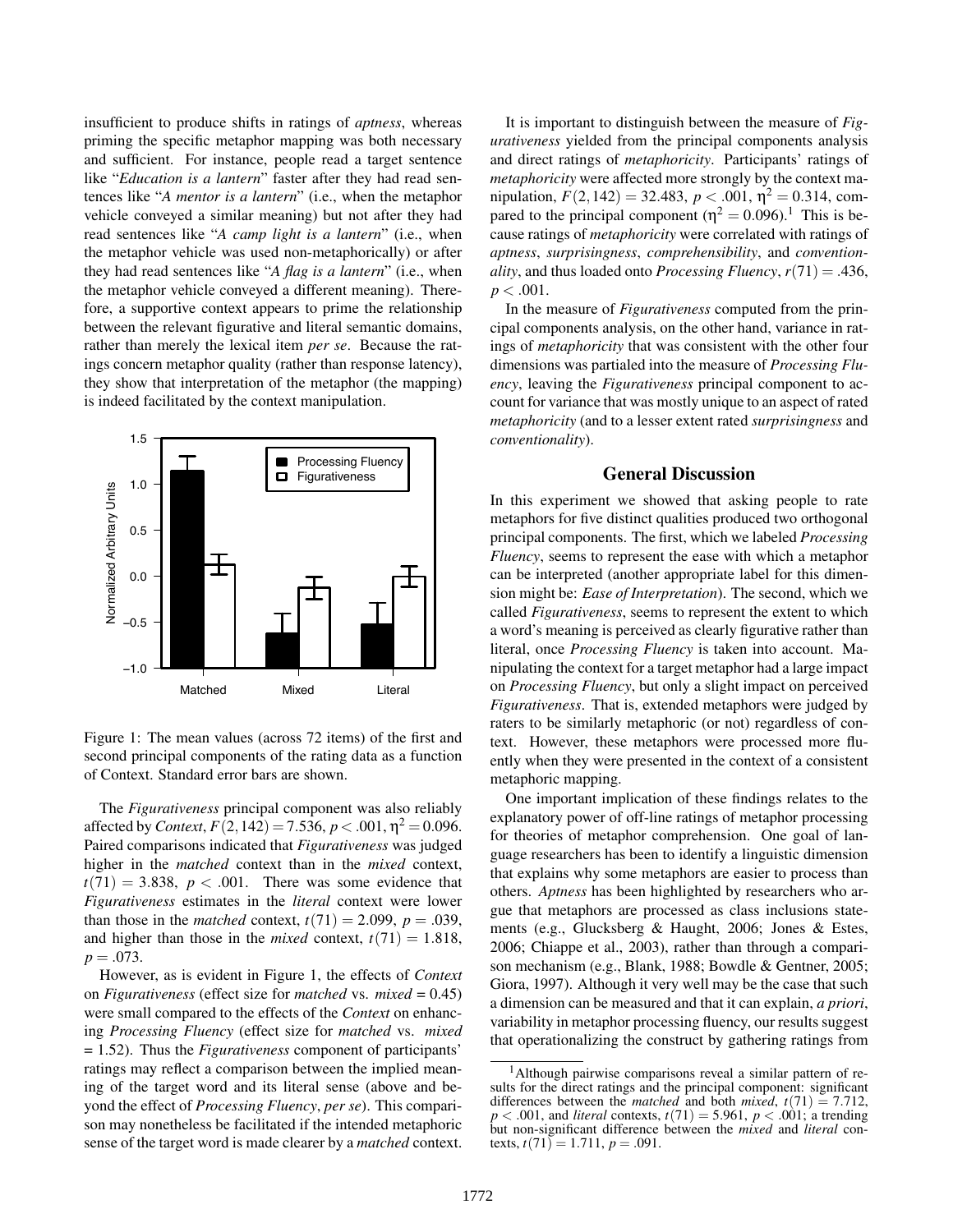naive participants is fundamentally flawed.

In contrast to how these ratings are typically used (i.e., as operationalizations of independent, predictor, variables), our work suggests that these dimensions may be more appropriately considered as an indirect measure of processing fluency (Thibodeau & Durgin, 2011). When people are asked to rate sentences for abstract qualities like *conventionality* and *aptness*, they misattribute how easily they processed the sentence for the dimension they are being asked to rate (Alter & Oppenheimer, 2009; Jacoby & Whitehouse, 1989; Jacoby, Allan, Collins, & Larwill, 1988; Kahneman, 2011).

This is problematic because processing fluency is supposedly what we are trying to explain by gathering ratings of the linguistic dimensions in the first place. In other words, using subjective ratings of *conventionality* and *aptness* to predict how quickly people process metaphoric sentences entails showing that an "off-line" measure of processing fluency is related to an "on-line" measure of processing fluency. As a result, it is unclear what we can learn about the mechanisms that support language processing from such experiments.

To address this issue, we suggest designing experiments that actively manipulate the relevant linguistic dimensions or operationalizing the constructs with more objective methods like corpus analysis. For instance, one way to manipulate the familiarity of a metaphor "on-line" is to repeatedly expose people to similar metaphoric expressions (e.g., "A figure skater is a butterfly"; "A ballerina is a butterfly"; Bowdle & Gentner, 2005; Thibodeau & Durgin, 2011; Chettih, Durgin, & Grodner, 2012). One way to measure a construct like *aptness* "off-line" is to use corpus-based metrics like Latent Semantic Analysis (Kintsch, 2000; Kintsch & Bowles, 2002).

We also see value in the use of statistical procedures like PCA for researchers interested in testing questions about how metaphors are processed. On this approach, ratings of dimensions like *conventionality* and *aptness* can be viewed as converging on a notion of *Processing Fluency*. Just as personality instruments and attitudinal surveys often include complementary items that facilitate reliable measurement of personality and attitudinal constructs, asking people to rate various linguistic dimensions of metaphors can elicit more reliable estimates of *Processing Fluency*. The results of the current experiment (as well as analyses of existing data sets like those of Cardillo et al., 2010) suggest that people can reliably differentiate their sense of a sentence's metaphoricity (figurativeness) from a dimension like *Processing Fluency* – particularly when a procedure like PCA is used to make these dimensions orthogonal (i.e., to partial variance in ratings of metaphoricity that seem to be affected by *Processing Fluency* into a measure of *Processing Fluency*). On this approach, one can more confidently use subjective ratings in response time and imaging studies to test mechanistic questions about figurative language processing.

## References

Alter, A. L., & Oppenheimer, D. M. (2009). Uniting the tribes

of fluency to form a metacognitive nation. *Personality and social psychology review*.

- Blank, G. D. (1988). Metaphors in the lexicon. *Metaphor and Symbol*, *3*(3), 21–36.
- Bowdle, B. F., & Gentner, D. (2005). The career of metaphor. *Psychological review*, *112*(1), 193.
- Campbell, S. J., & Raney, G. E. (2015). A 25-year replication of katz et al.'s (1988) metaphor norms. *Behavior research methods*, 1–11.
- Cardillo, E. R., Schmidt, G. L., Kranjec, A., & Chatterjee, A. (2010). Stimulus design is an obstacle course: 560 matched literal and metaphorical sentences for testing neural hypotheses about metaphor. *Behavior research methods*, *42*(3), 651–664.
- Chettih, S., Durgin, F. H., & Grodner, D. J. (2012). Mixing metaphors in the cerebral hemispheres: What happens when careers collide? *Journal of Experimental Psychology: Learning, Memory, and Cognition*, *38*(2), 295.
- Chiappe, D. L., & Kennedy, J. M. (1999). Aptness predicts preference for metaphors or similes, as well as recall bias. *Psychonomic Bulletin & Review*, *6*(4), 668–676.
- Chiappe, D. L., Kennedy, J. M., & Chiappe, P. (2003). Aptness is more important than comprehensibility in preference for metaphors and similes. *Poetics*, *31*(1), 51–68.
- Dunteman, G. H. (1989). *Principal components analysis* (No. 69). Sage.
- Friedman, D., Simson, R., Ritter, W., & Rapin, I. (1975). Cortical evoked potentials elicited by real speech words and human sounds. *Electroencephalography and clinical Neurophysiology*, *38*(1), 13–19.
- Giora, R. (1997). Understanding figurative and literal language: The graded salience hypothesis. *Cognitive linguistics*, *8*, 183–206.
- Glucksberg, S., & Haught, C. (2006). Can florida become like the next florida? when metaphoric comparisons fail. *Psychological Science*, *17*(11), 935–938.
- Glucksberg, S., McGlone, M. S., & Manfredi, D. (1997). Property attribution in metaphor comprehension. *Journal of memory and language*, *36*(1), 50–67.
- Jacoby, L. L., Allan, L. G., Collins, J. C., & Larwill, L. K. (1988). Memory influences subjective experience: Noise judgments. *Journal of Experimental Psychology: Learning, Memory, and Cognition*, *14*(2), 240.
- Jacoby, L. L., & Whitehouse, K. (1989). An illusion of memory: False recognition influenced by unconscious perception. *Journal of Experimental Psychology: General*, *118*(2), 126.
- Jones, L. L., & Estes, Z. (2005). Metaphor comprehension as attributive categorization. *Journal of Memory and Language*, *53*(1), 110–124.
- Jones, L. L., & Estes, Z. (2006). Roosters, robins, and alarm clocks: Aptness and conventionality in metaphor comprehension. *Journal of Memory and Language*, *55*(1), 18–32. Kahneman, D. (2011). *Thinking, fast and slow*. Macmillan.
- Katz, A. N., Paivio, A., Marschark, M., & Clark, J. M. (1988).